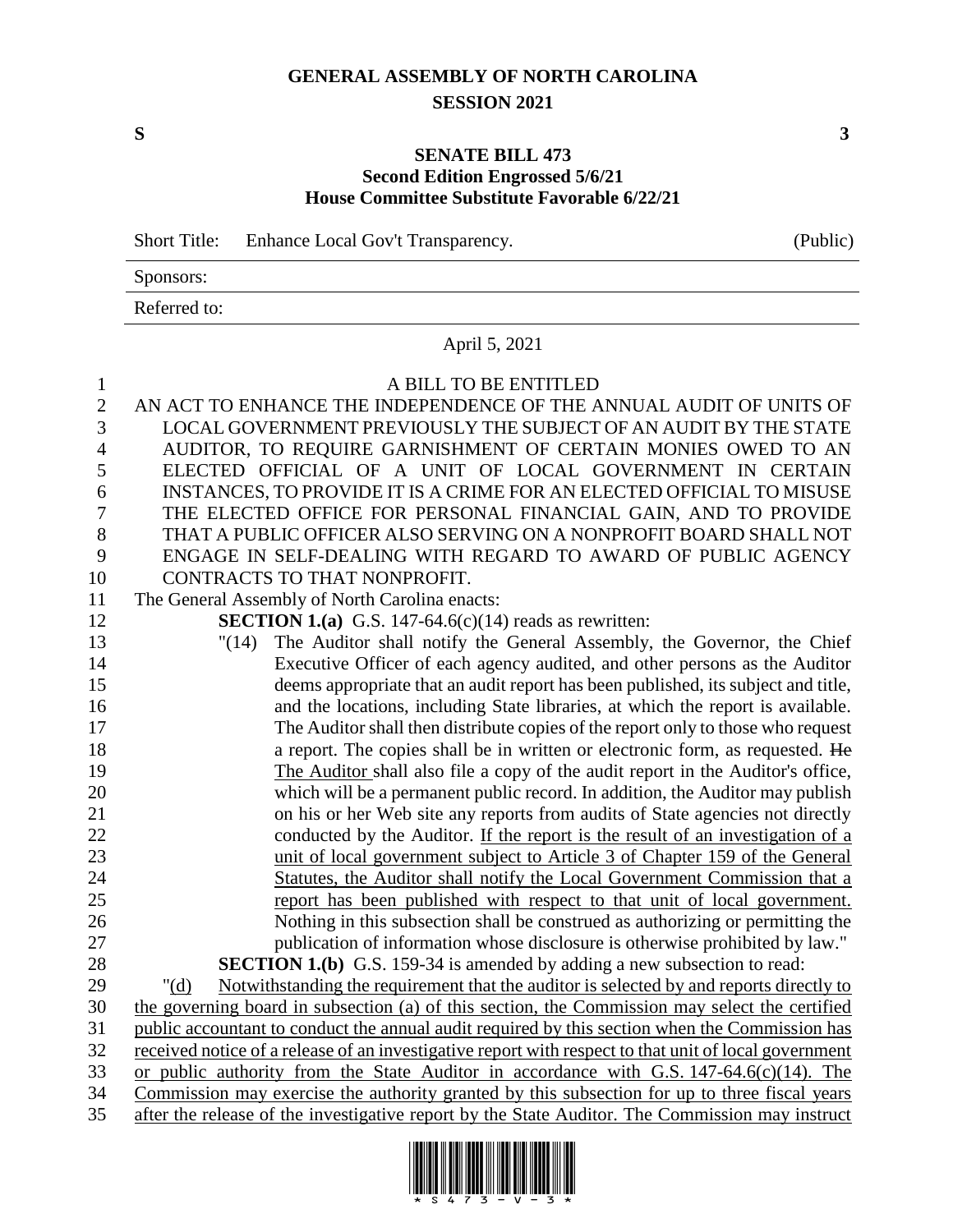| <b>General Assembly Of North Carolina</b>                                                              | <b>Session 2021</b> |
|--------------------------------------------------------------------------------------------------------|---------------------|
| the Secretary to issue a request for proposals when selecting a certified public accountant under      |                     |
| this subsection. Upon exercise of this authority granted by this subsection, the certified public      |                     |
| accountant shall report directly to the Commission and governing board, shall comply with all          |                     |
| rules of the Commission, and shall be paid by the governing board."                                    |                     |
| <b>SECTION 1.(c)</b> This section is effective when it becomes law and applies to any                  |                     |
| audit issued by the State Auditor on or after that date. The Local Government Commission, in its       |                     |
| discretion, may use the authority established by G.S. 159-34(d), as enacted by this act, with          |                     |
| respect to any unit of local government audited by the State Auditor on or after July 1, 2018.         |                     |
| <b>SECTION 2.(a)</b> G.S. 153A-28 reads as rewritten:                                                  |                     |
| "§ 153A-28. Compensation of board of commissioners.                                                    |                     |
| The board of commissioners may fix the compensation and allowances of the<br>(a)                       |                     |
| chairman-chair and other members of the board by inclusion of the compensation and allowances          |                     |
| in and adoption of the budget ordinance. In addition, if the chairman-chair or any other member        |                     |
| of the board becomes a full-time county official, pursuant to G.S. 153A-81 or 153A-84, his-the         |                     |
| compensation and allowances may be adjusted at any time during his that person's service as a          |                     |
| full-time official, for the duration of that service.                                                  |                     |
| In addition to any other enforcement available, the finance officer of the county shall<br>(b)         |                     |
| garnish compensation paid under this section to any chair or other board member to collect any         |                     |
| unpaid monies due to the county for county services until such debt is paid in full using the          |                     |
| procedure for attachment and garnishment set forth in G.S. 105-368 as if unpaid monies due to          |                     |
| the county for county services were delinquent taxes and that finance officer were the tax             |                     |
| collector. The provision of G.S. 105-368(a) that limits the amount of compensation that may be         |                     |
| garnished to not more than ten percent $(10\%)$ for any one pay period shall not apply to this         |                     |
| subsection."                                                                                           |                     |
| <b>SECTION 2.(b)</b> G.S. 160A-64.1 reads as rewritten:                                                |                     |
| "§ 160A-64.1. Withholding compensation; money judgment against council member.                         |                     |
| In addition to any other enforcement available, the finance officer of a city that obtains<br>(a)      |                     |
| a final judgment awarding monetary damages against an elected or appointed member of the city          |                     |
| council, either individually or jointly, may enforce that final judgment using any of the remedies     |                     |
| set forth in G.S. 105-366(b) or the procedure for attachment and garnishment set forth in              |                     |
| G.S. 105-368 as if final judgment awarding monetary damages were delinquent taxes and that             |                     |
| finance officer were the tax collector.                                                                |                     |
| In addition to any other enforcement available, the finance officer of the city shall<br>(b)           |                     |
| garnish compensation paid under G.S. 160A-64 to any mayor or council member to collect any             |                     |
| unpaid monies due to the city for city services until such debt is paid in full using the procedure    |                     |
| for attachment and garnishment set forth in G.S. 105-368 as if unpaid monies due to the city for       |                     |
| city services were delinquent taxes and that finance officer were the tax collector.                   |                     |
| The provision of G.S. 105-368(a) that limits the amount of compensation that may be<br>(c)             |                     |
| garnished to not more than ten percent (10%) for any one pay period shall not apply to this            |                     |
| section."                                                                                              |                     |
| <b>SECTION 2.(c)</b> This section is effective when it becomes law and applies to any                  |                     |
| compensation paid in accordance with G.S. 153A-28 or G.S. 160A-64 on or after that date.               |                     |
| <b>SECTION 3.(a)</b> Article 31 of Chapter 14 of the General Statutes is amended by                    |                     |
| adding a new section to read:                                                                          |                     |
| "§ 14-234.2. Public officers or employees financially benefiting from public position.                 |                     |
| No elected officer shall solicit or receive personal financial gain from the political<br>(a)          |                     |
| subdivision for which that elected officer serves by means of intimidation, undue influence, or        |                     |
| misuse of the employees of that political subdivision.                                                 |                     |
| This section shall not apply to financial gain received from a political subdivision for<br>(b)        |                     |
| acting in the elected official's official capacity or financial gain received with the approval of the |                     |
| governing board of the political subdivision for which that elected officer serves.                    |                     |
|                                                                                                        |                     |